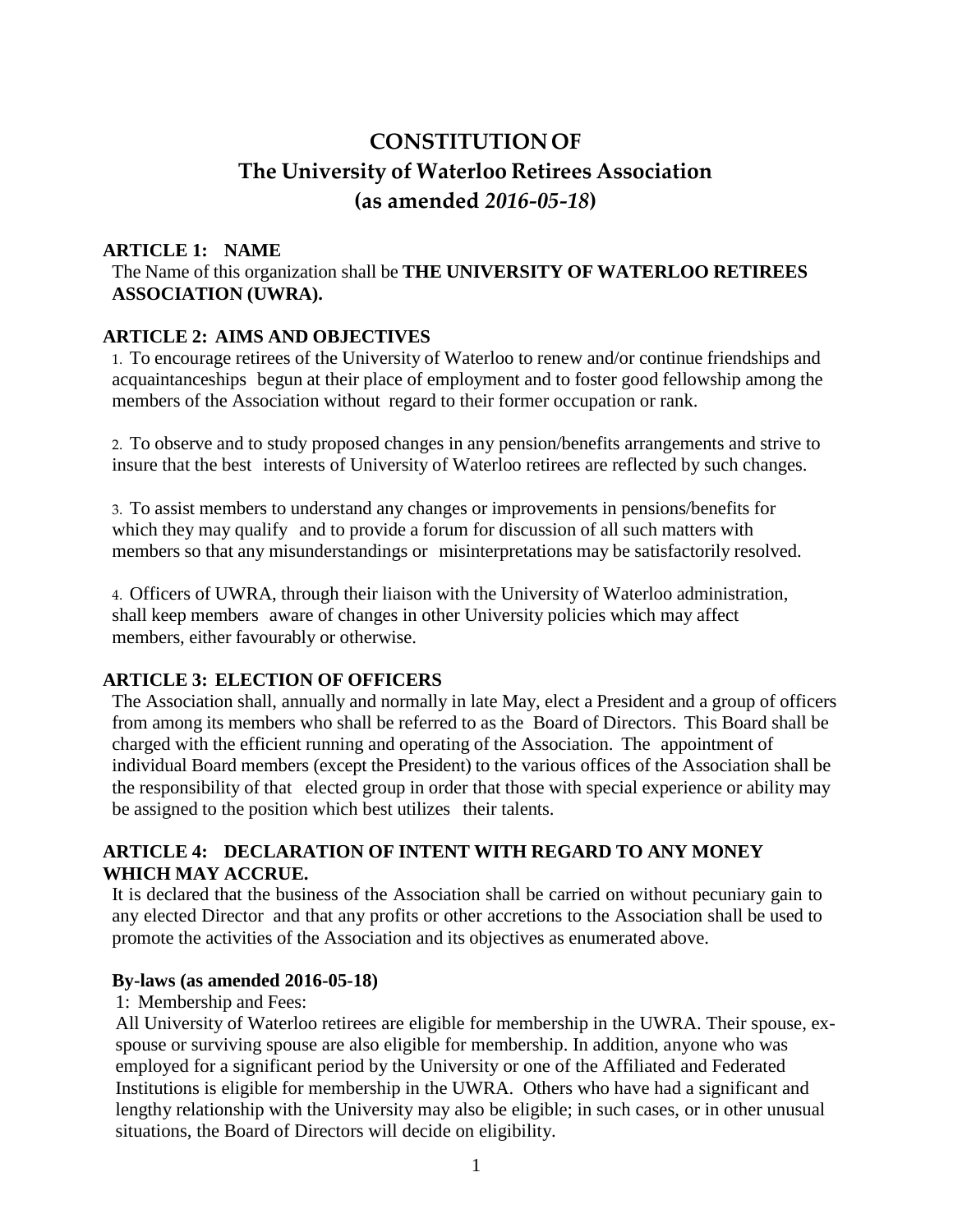Those eligible for membership may become annual members by paying the annual fee, or lifetime members by paying the lifetime fee. Fees are set by the Board of Directors.

Members will be entitled to certain privileges, such as reduced charges for special events, as determined from time to time by the Board of Directors.

### *2: Meetings:*

All notices of annual general meetings shall specify the time, date, and place of the meeting as designated by the Board of Directors.

Extraordinary general meetings of the Association may be called at the discretion of the President or by three or more Directors or by 30 or more members provided that 30 days notice has been given. No business shall be transacted at such meeting except that matter for which the meeting has been specifically called.

At every general meeting each member present shall have one vote. Members may delegate to any other member who attends the meeting the power to cast their vote by proxy. All proxy votes must be handed to the Secretary of the Association in writing before the start of the meeting. At any meeting, a resolution, motion or by-law shall carry or be amended by majority vote.

#### *3: Board of Directors:*

The Association shall be governed by a Board of Directors, which may exercise all the powers of the Association, subject to the Constitution and By-laws of the Association and any direction of the members by resolution passed at an annual or general meeting. It shall be the duty of the Board to promote the aims and objectives of the Association.

#### *3.1 Composition of the Board:*

The members of the Board of Directors, who constitute the Officers of the Association, shall be fifteen in number and shall include a President, a Vice-President, a Secretary, a Treasurer, eight members at large, and three ex-officio members. All fifteen directors are voting members. The ex-officio members shall be the Past-President, the University Fund Representative, and the Pension and Benefits Representative.

The President normally will serve a term of one year with an option, at the discretion of the Board and the incumbent, to be nominated by the Board for an additional year.

The Pension and Benefits Representative is appointed by the Board of Governors on the recommendation of the UWRA President. The normal term of office shall be three years, renewable once. The University Fund Representative is appointed by the University.

#### *3.2 Election of the Board:*

The non ex-officio members of the Board shall normally be elected for three-year terms beginning on the date of the annual general meeting (AGM) and are eligible to serve for two consecutive terms. Members who leave the Board after serving for six or fewer years are eligible for re-election after one year. Members may be appointed by the Board for terms shorter than three years in order to provide continuity and orderly turnover of Board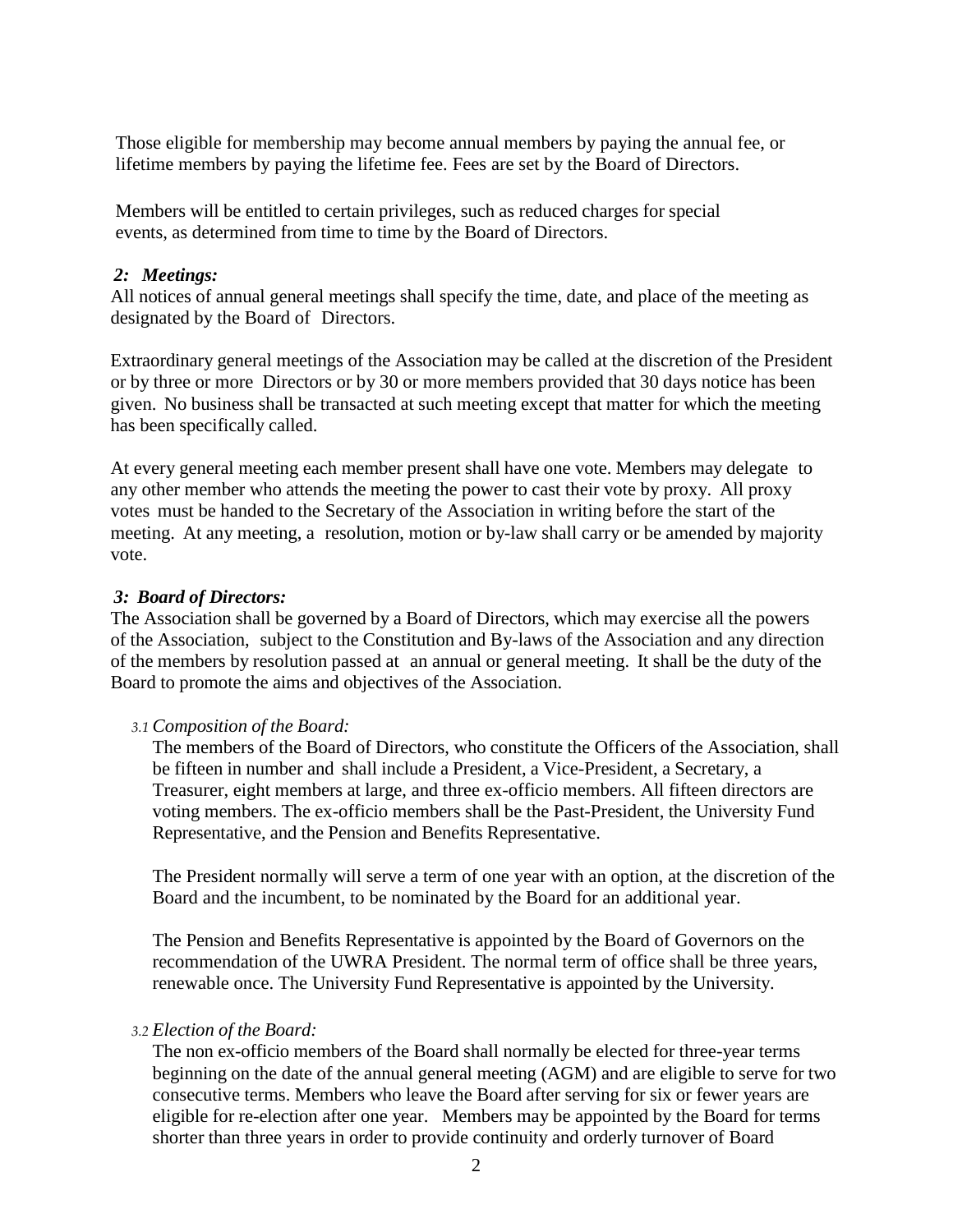### membership.

The members of the Board (other than ex-officio members) will be elected at the annual meeting by a simple majority vote of the members present.

### *3.3 Nominations Committee*

The Committee comprises the President, Vice President, Secretary, and Past President. The Committee, normally chaired by the Past President, meets as needed. The Committee may appoint temporary additional members to facilitate expansion of contacts with potential new members.

The role of the Nominations Committee is to take suggestions for new members of the Board of Directors to the existing Board. The Board advises on whether to pursue particular suggestions.

New Board members are found in several ways including solicitation of personal contacts of current Board members, solicitations of interest at luncheons, receptions, coach tours, WATtimes, emails and the UWRA website.

### *4. Accounts:*

The Board of Directors, through the Treasurer, may establish a bank account with a local bank or trust company. It may also have an account within the University of Waterloo financial accounts system for the payment of internal accounts. The Treasurer shall provide the Board with financial statements as required by the Board and shall provide a full financial statement at each annual general meeting of the Association. Normally, the Treasurer, President and Past President each have signing authority; only one signature is required.

# *5: Withdrawal from membership:*

Any member may withdraw from membership in the UWRA by submitting their resignation in writing to the Secretary of the Board.

# *6: Repealing or Amending the Constitution and By-laws***:**

Amendments to the constitution must be approved by a vote of two-thirds of the members attending an annual or general meeting of the Association. Notice of any amendments must have been sent to the members at least four weeks prior to the date of the meeting.

Amendments to the By-laws must be approved by a simple majority of the members attending an annual or general meeting of the Association. Notice of any amendments must have been sent to the members at least four weeks prior to the date of the meeting.

# *7. Roberts Rules:*

Roberts Rules of Order shall apply in any situation not covered by these By-laws.

### *8. Dissolution:*

In the event of the dissolution of the Association, any or all of the remaining assets after payment of any liabilities shall be distributed equally to the UWRA Retirees Scholarship and Bursary Funds.

# **DUTIES OF OFFICERS**